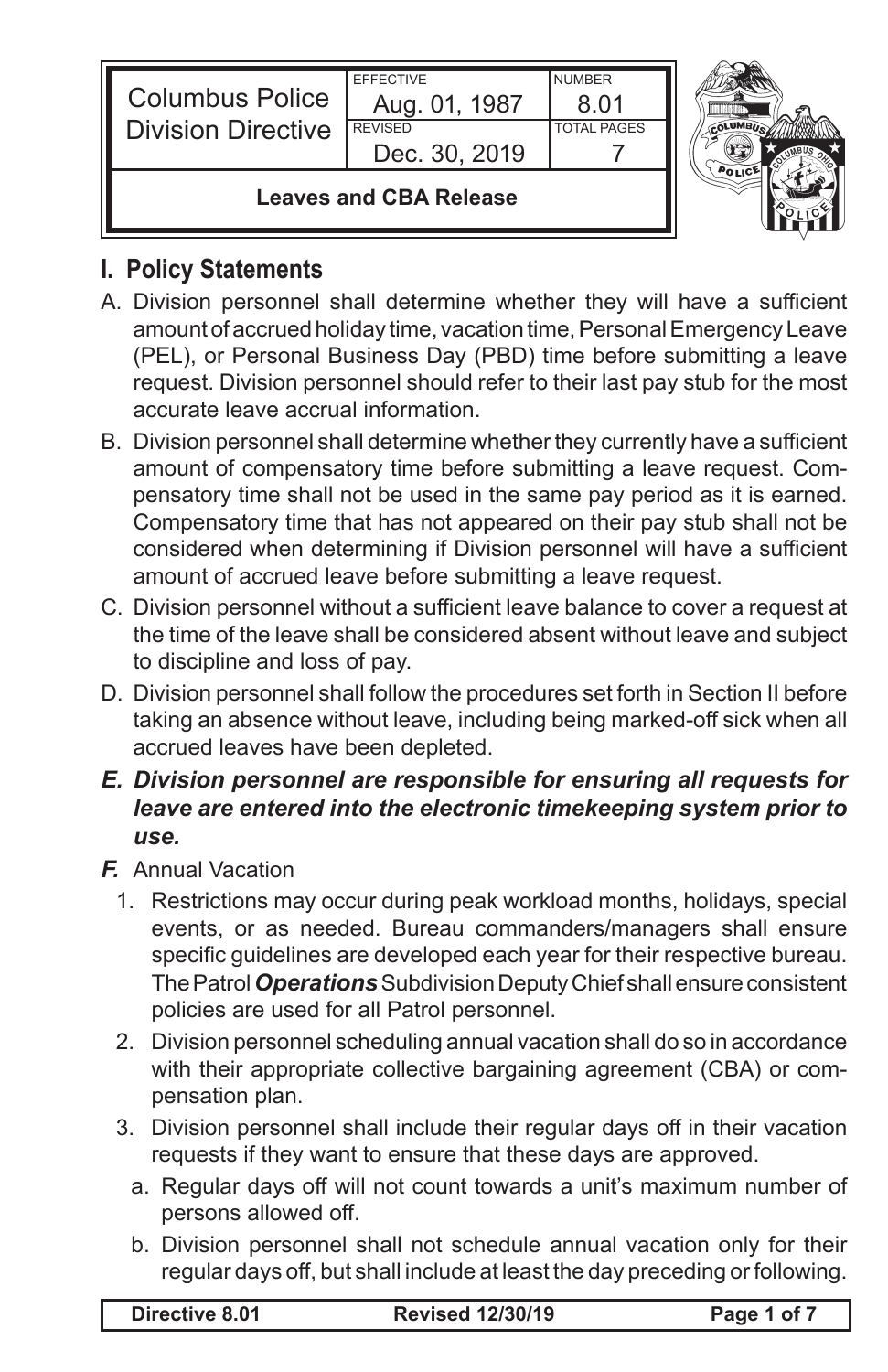*G.* Timekeepers shall refer to the Timekeeper's Manual as appropriate.

### *H. Division personnel shall not remove, decline, or cancel their own approved leave without notifying their immediate supervisor and the individual who approved the leave.*

## **II. Procedures**

- A. Vacation, Compensatory, or Holiday Leave with Pay
	- 1. Division Personnel
		- a. Complete a leave request in the electronic timekeeping system by selecting the appropriate leave type for the time period requested.
		- Note: AFSCME and CWA personnel should complete a leave request for each holiday. Those considered "essential personnel" and scheduled to work should complete the appropriate overtime request.
		- b. Enter requests for scheduled annual vacation leave at least two weeks prior to the first day of leave if possible. If unable to enter the request into the electronic timekeeping system two weeks in advance due to your current leave balances, ensure that your supervisor is aware of your pending scheduled leave.
		- c. If unable to personally submit a leave request, ensure that a supervisor submits the request on your behalf in the electronic timekeeping system.
	- 2. Supervisor
		- a. Approve or decline the leave request.
		- (1) Select the appropriate prompts to update the request.
		- (2) Approve casual leave requests as staffing levels dictate.
		- b. Submit leave requests for personnel who are unable to access the electronic timekeeping system when necessary.

### B. Unpaid Leave

- 1. Division Personnel
	- a. Forward a letter of explanation through the chain of command to the Chief of Police detailing the reason for the request. Failure to gain approval prior to using unpaid leave may result in discipline.
	- Note: Forward requests due to a medical condition directly to the Human Resources Manager as outlined in the "Sick and Injury Leave, FMLA, Restricted Duty" directive.
	- b. Upon receiving written approval, enter the leave request in the electronic timekeeping system by selecting the appropriate leave type for the time period requested.
- 2. Supervisor
	- a. Recommend approval or disapproval, and forward the letter of explanation through the chain of command to the Chief of Police.
	- b. Approve or decline the employee's leave request in the electronic timekeeping system as appropriate.

| Page 2 of 7 | <b>Revised 12/30/19</b> | Directive 8.01 |
|-------------|-------------------------|----------------|
|-------------|-------------------------|----------------|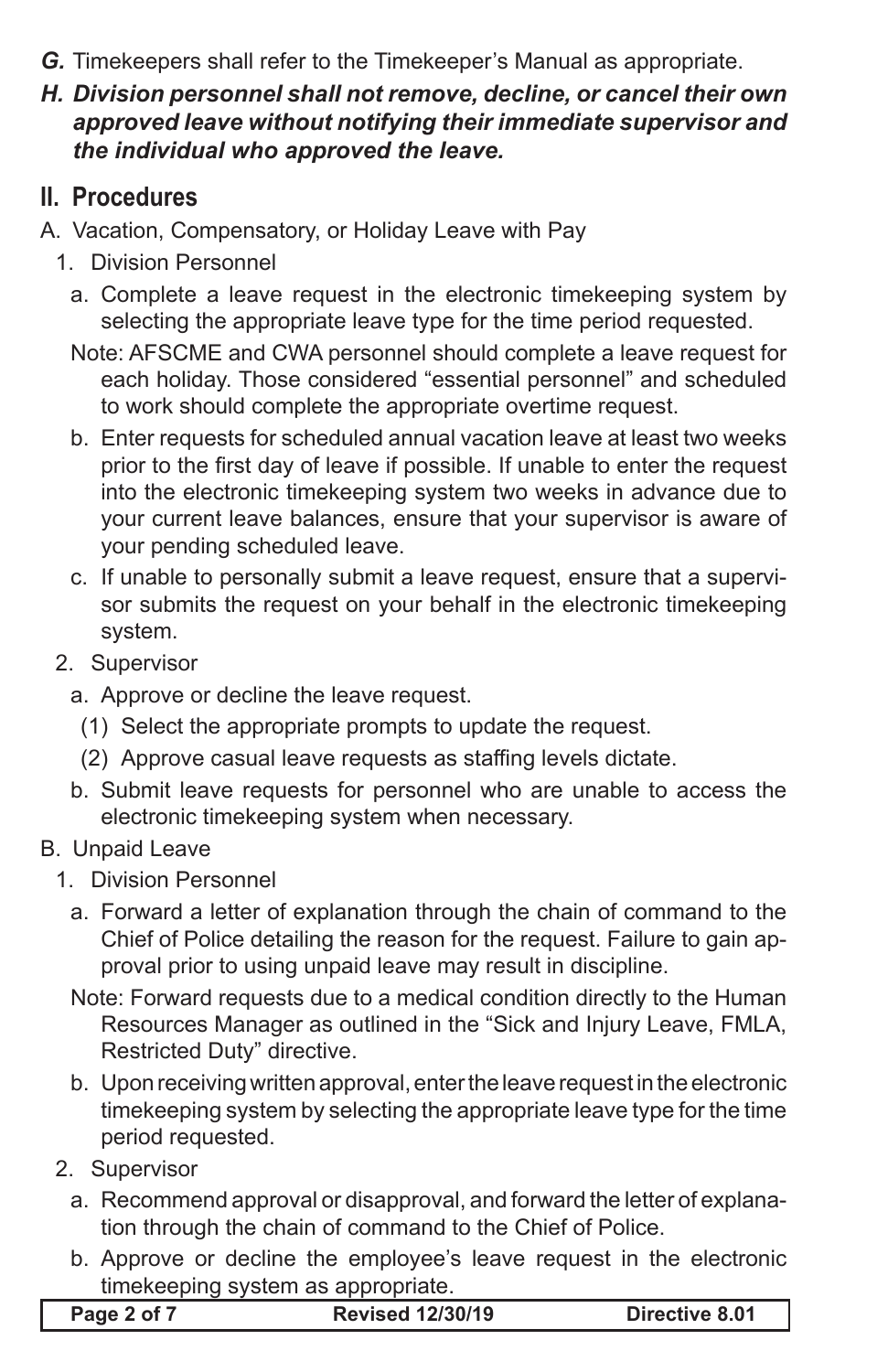- 3. Chief of Police
	- a. Forward the letters to the Public Safety Director via the Human Resources Bureau in accordance with the appropriate CBA or compensation plan.
	- b. Forward approved letters to the Payroll Unit.
	- c. Return disapproved letters to the appropriate bureau commander/ manager.
- 4. Payroll Unit
	- a. Process approved requests.
	- b. Document unpaid leave per the direction of the requestor's chain of command.
	- c. Forward approved requests to the appropriate bureau commander/ manager.
	- d. Notify the appropriate bureau commander/manager when an electronic timekeeping request is submitted prior to receiving written approval from the chain of command.
- 5. Bureau Commander/Manager
	- a. Forward approved letters to the timekeeper.
	- b. Cause the requestor to be notified of approval or disapproval, and instruct him or her to enter the leave request in the electronic timekeeping system.
- C. Personal Emergency Leave (PEL)
	- 1. Sworn Personnel
		- a. Before reporting for duty, notify the Information Desk at least one hour, but not more than 24 hours, prior to the beginning of your tour. Refer to the appropriate CBA.
		- b. When on duty, contact your immediate supervisor and request permission to take PEL. Approval of the request is not guaranteed, but will not be unreasonably withheld. If the request is approved, notify the Information Desk.
	- 2. Information Desk Personnel

Refer to the *Headquarters Operations* Section SOP manual.

- D. Personal Business Day (PBD)
	- 1. Civilian Personnel Employed Under CWA, AFSCME, OLC, or MCP
		- a. Refer to the appropriate CBA/compensation plan for details regarding use of PBD(s).
		- b. Complete a leave request in the electronic timekeeping system by selecting the appropriate leave type for the time period requested.
		- c. Submit the leave request to your supervisor.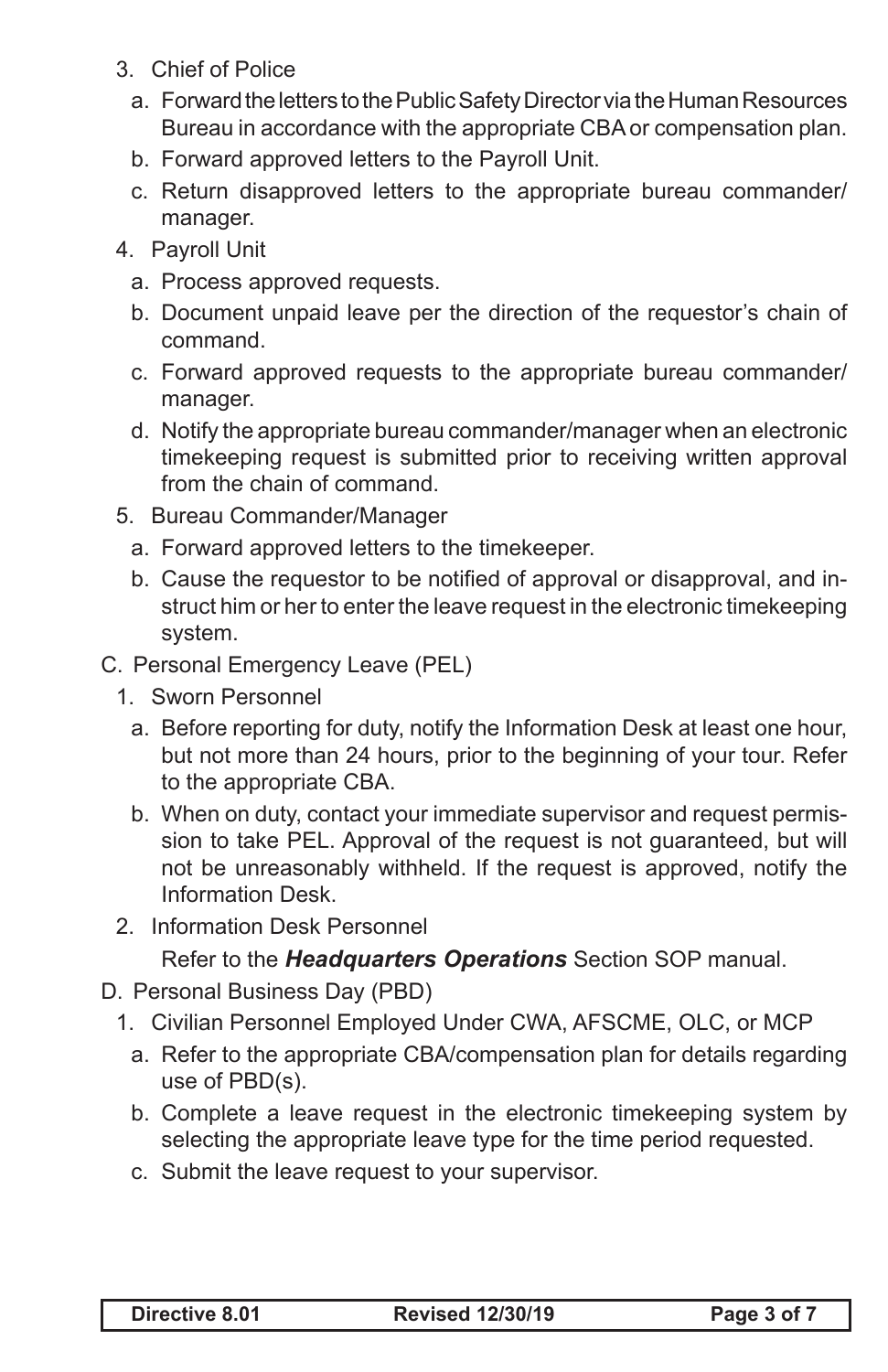- 2. Supervisor
	- a. Approve or decline the request for the PBD.
	- b. Notify the requestor of approval or disapproval.
	- c. Select the appropriate prompts to update the request.

### E. Military Leave

- 1. Division Personnel
	- a. Notify your supervisor upon receipt of military orders to report to duty or training.
	- b. Complete a leave request in the electronic timekeeping system by selecting the appropriate military leave type for the time period requested, and do the following:
		- (1) Forward the original orders for a deployment of less than 90 days, or a copy of the original orders for 90 days or more, and the military leave and earnings statement (LES), if available, directly to the Payroll Unit; and
		- (2) Forward the original orders for a deployment of 90 days or more directly to the Employee Benefits Unit (EBU).
			- (a) If the original orders are not immediately available, forward a copy of the orders to the EBU as soon as possible and no later than your return from active duty or active duty training.
	- c. For inactive duty training, forward a copy of the schedule through your immediate supervisor to the EBU.
	- d. Request for military leave exceeding 176 hours in a calendar year:
	- (1) Refer to the appropriate CBA or compensation plan.
		- (a) Forward a letter requesting up to an additional 15 days (120 hours) of military leave and your attached orders through your chain of command to the Chief of Police.
		- (b) Complete a request for military leave with pay or without pay in the electronic timekeeping system.
		- (c) If approved, forward the LES to the Payroll Unit as soon as you receive it.
	- (2) Refer to the appropriate City Ordinance(s) for military leave due to Homeland Security issues or in connection with international and domestic response events.
	- e. Notify the EBU and your supervisor of your expected return date as soon as possible regarding your return from military leave for absences in excess of 90 days.
- 2. Chain of Command
	- a. Recommend approval or disapproval of the military leave request exceeding 176 hours in a calendar year and forward it to the Chief of Police.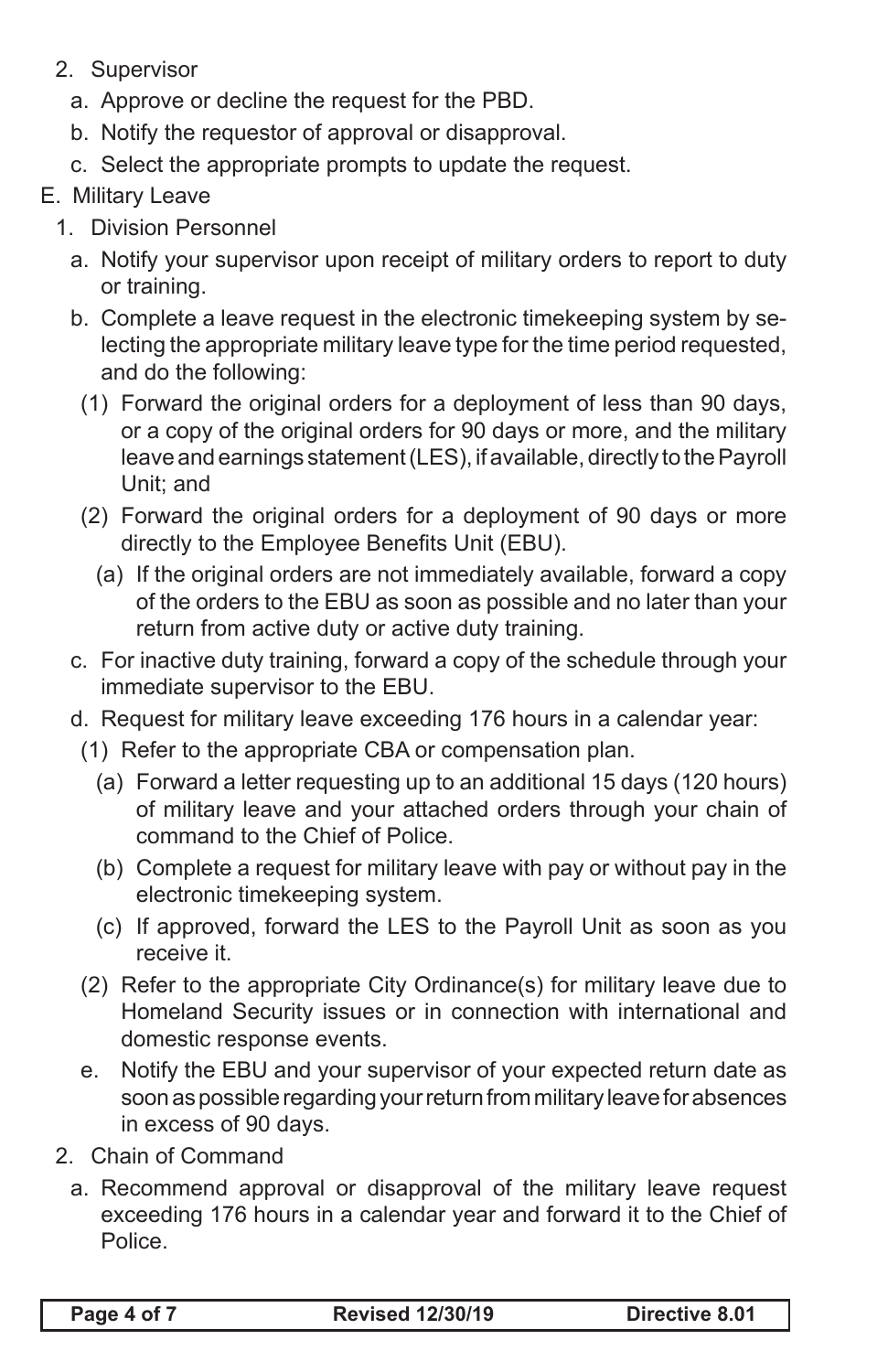- b. Follow the additional procedures outlined in the "Military Deployment and Reintegration" section of the Supervisor's Manual for personnel deployed for more than 90 days.
- 3. Chief of Police
	- a. Approve or disapprove the military leave request in excess of 176 hours in a calendar year.
	- b. Notify involved personnel of the decision.
- 4. EBU
	- a. Notify the employee's chain of command upon receipt of deployment orders in excess of 90 days in accordance with the Human Resources Bureau SOP.
	- b. Notify the employee's chain of command *and the Advanced Training Operations Unit Sergeant* of the expected date of return upon receipt of the notice to return.
- F. Jury Duty Leave
	- 1. Division Personnel
		- a. Upon receiving a notice to report for jury duty, present the notice to your immediate supervisor.
		- b. Complete a leave request in the electronic timekeeping system by selecting the appropriate leave type for the time period requested.
		- (1) Forward cop*ies* of the jury duty notice to the Personnel and Payroll **Units**
		- c. You will normally be assigned to first shift on the day(s) you are required to report for jury duty.
		- d. If you are released upon reporting for jury duty on a given day, refer to your respective CBA or compensation plan for guidelines and do one of the following:
			- (1) Report to the supervisor for duty at your normally assigned duty station.
			- (2) Submit a leave request in the electronic timekeeping system for the remainder of the day.
		- e. Upon completion of jury duty, present the time report signed by the assignment commissioner or appropriate court official to your immediate supervisor.
		- f. Upon receipt of payment for jury service, submit the fee to the Business Office Unit.
	- 2. Supervisor
		- a. Approve the jury duty leave request in the electronic timekeeping system.
		- b. Notify the employee of the exact time he or she shall be released from work to report for jury duty or return to work after being released from jury duty.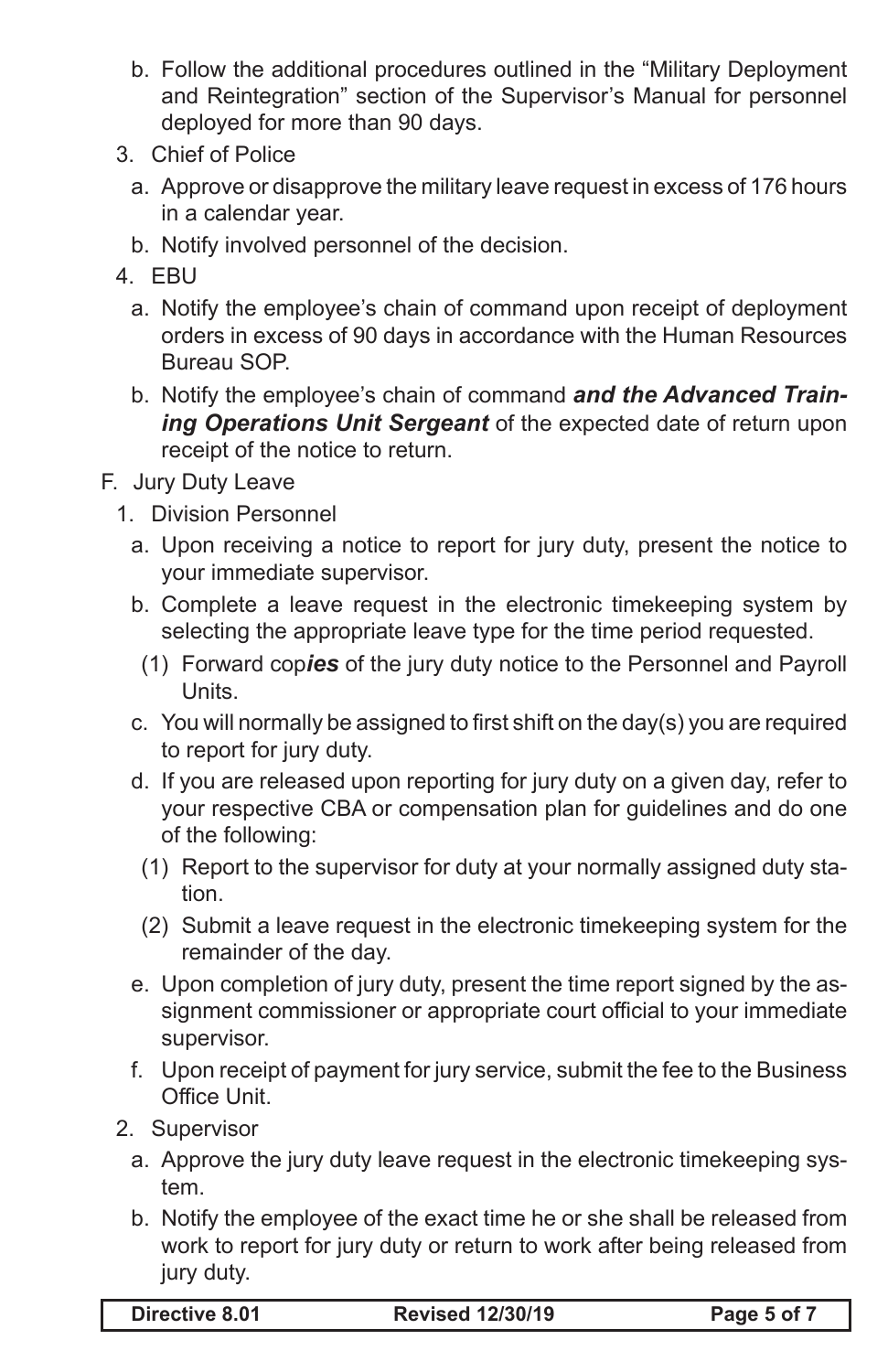3. Personnel Unit

 Record and file *the* jury duty notice in *the* employee's *Master P*ersonnel *F*ile.

4. Business Office Unit Personnel

Cause jury service fees to be deposited with the City Treasurer.

- G. All Other Leaves
	- 1. Division Personnel
		- a. Complete a leave request in the electronic timekeeping system by selecting the appropriate leave type for the time period requested.
		- Note: Refer to the "Sick and Injury Leave, FMLA, Restricted Duty" directive when requesting leave related to a medical condition.
		- b. Specify leave type by referring to the appropriate CBA or compensation plan.
		- c. Provide the necessary supporting documentation to your supervisor.
	- 2. Supervisor
		- a. Refer to the appropriate CBA or compensation plan.
		- b. Approve or decline the leave request.
		- c. Select the appropriate prompts to update the request.
- H. Lodge or Union CBA Release
	- 1. Sworn Personnel
		- a. Notify your assigned or covering supervisor and request release from regular duty prior to using CBA release time leave.
		- b. Complete a leave request in the electronic timekeeping system by selecting the appropriate release type for the time period requested.
		- c. Forward a copy of any written documentation from the approving Lodge designee to the Payroll Unit.
	- 2. Civilian Personnel
		- a. Refer to your CBA for guidance regarding the use of release time leave.
		- b. Notify your assigned supervisor and request release from regular duty prior to using CBA release time leave.
		- c. Complete a leave request in the electronic timekeeping system by selecting the appropriate release type for the time period requested.
		- d. Forward the original Request for Leave for Union Business form to your immediate supervisor.